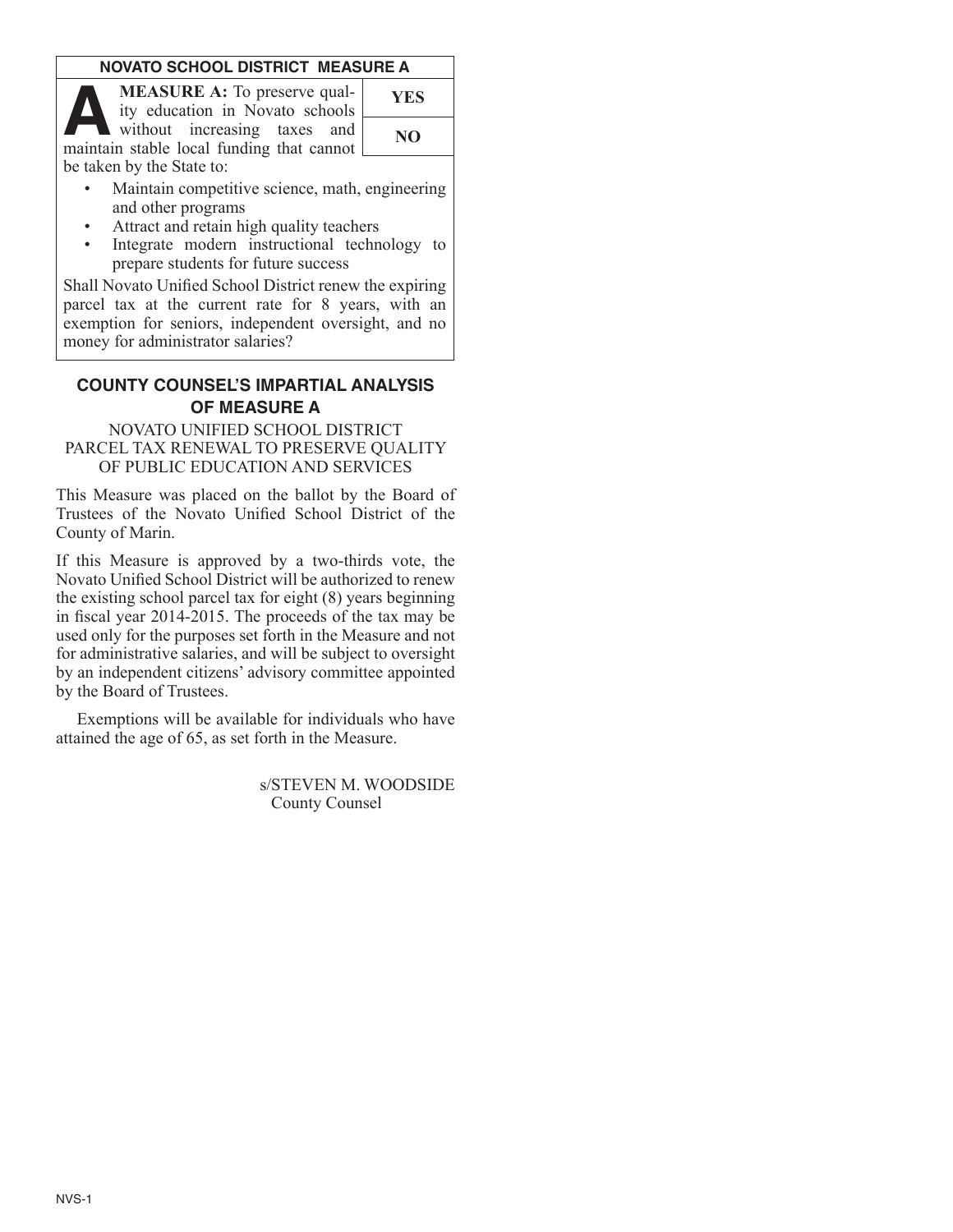### **argument in favor of measure A**

### **Vote Yes on Measure A: renew local school funding without raising taxes.**

All Measure A funds stay in our Novato schools under local control—nothing can be taken by the State, and no funds can be used for administrator salaries.

Your YES vote is critical to protecting quality education in our Novato schools. Measure A renews funding that is set to expire and will keep great teachers in our classrooms, maintain competitive academic programs and make sure students have the instructional technology they need for future success.

Measure A will NOT raise your taxes—it will simply renew existing local school funding that our community has supported for over 20 years, and the State can't take a penny.

# **Vote YES to protect quality education in Novato schools:**

- Maintain competitive science, engineering and math programs and protect the quality of academic instruction in core subjects
- Attract and retain high-quality teachers and maintaining manageable class sizes
- Provide career and technical training and integrate modern instructional technology to prepare students for future success
- Protect music, arts, library and athletics programs

# **Fiscal accountability is required:**

- Nothing can be taken by the State
- No funds can be used for administrator salaries
- Independent citizens oversight and required annual reports ensure funds are spent properly
- Seniors are eligible for an exemption

Since 1992, our community has supported Novato schools with local funding. This support continues to be essential to keeping our schools great and protecting student achievement.

Measure A simply renews existing school funding which is set to expire, without increasing taxes.

We are all proud of our high quality schools in Novato, and they help keep our community and our property values strong.

Join parents, teachers, seniors, business owners and community members—vote YES on Measure A to keep Novato schools strong!

# s/A. Gerald (Jerry) Peters

Past President, Novato Chamber of Commerce, Novato Sanitary District Board s/TALI SUNDBERG Former Novato Teacher, 59-Year Novato Resident s/Sylvia Barry Novato Realtor

s/MARTHA PATSY WHITE Former President, League of Women Voters, Novato Citizen of the Year, 2009 s/Mary Jane Burke

Marin County Superintendent of Schools

### **no Argument against measure A was submitted.**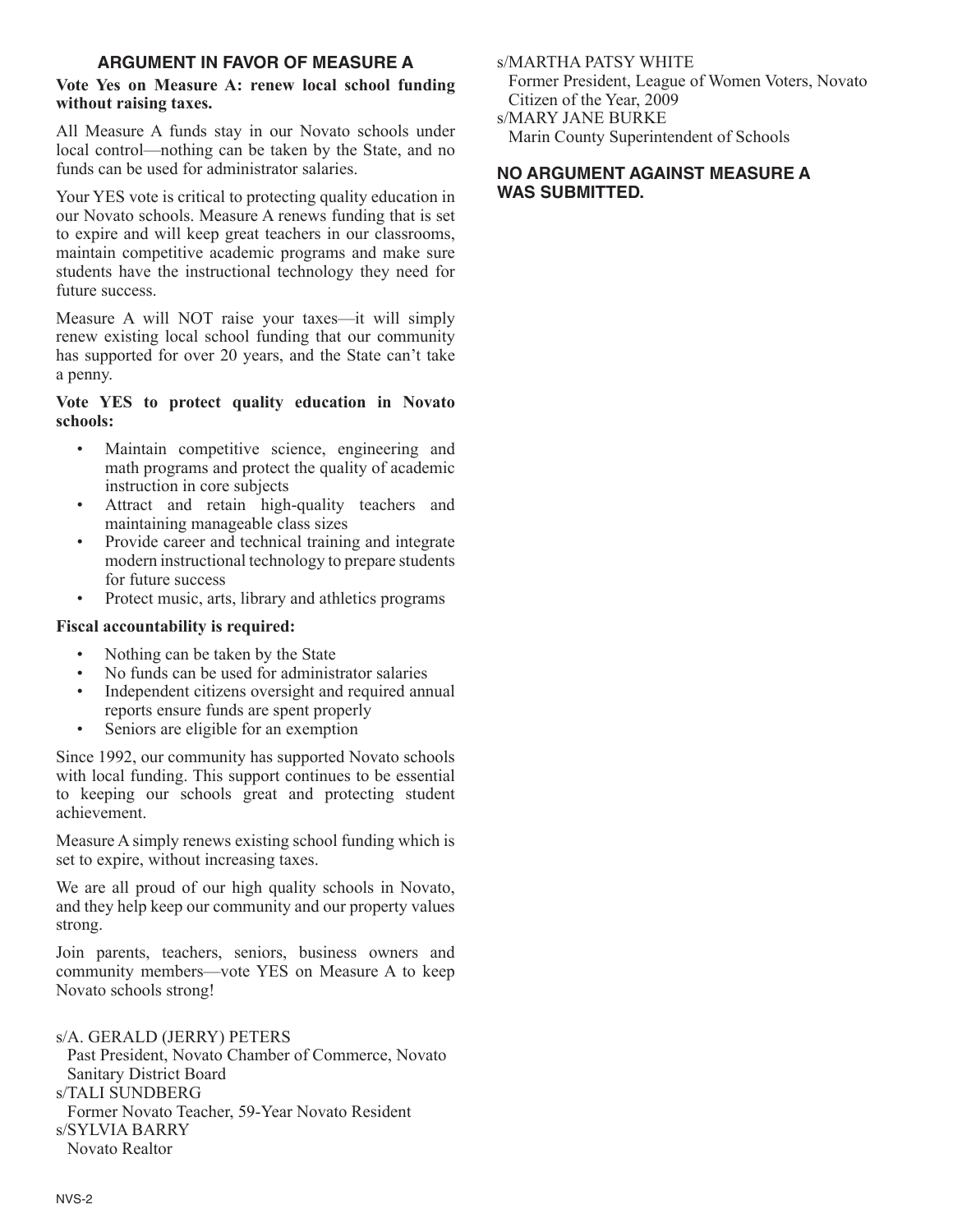# **FULL TEXT OF MEASURE A**

Novato Unified School District Protection of Quality Local Education Measure

### **RECITALS**

**Whereas,** the Board of Trustees ("Board") of the Novato Unified School District ("District") has established the goals of improving academic performance and the quality of education for all children in the District so that they are prepared for college and may compete for good jobs. Furthermore, the District aims to enhance local control of our schools and reduce its dependence on the State of California for education funding; and

**Whereas,** by law, all funds from this local funding measure must be used to support the specified programs in District schools and cannot be taken away by the State. Strict accountability, including independent citizen oversight and annual reports to ensure funds are spent as promised, will be observed, and no funds will be used for administrators' salaries.

### **TERMS**

To preserve quality education in Novato schools without increasing taxes and maintain stable local funding that cannot be taken by the State to:

- Maintain competitive science, math, engineering and other programs
- Attract and retain high quality teachers
- Integrate modern instructional technology to prepare students for future success

Shall Novato Unified School District renew the expiring school parcel tax at the current rate of \$251 per parcel for 8 years, with an exemption for seniors, independent oversight, and no money for administrator salaries?

The purpose of the measure is to fund the following specific types of programs and services:

- Maintaining competitive science, math and engineering programs, along with quality core academic programs such as reading and writing
- Attracting and retaining qualified and experienced teachers and school employees
- Avoiding significant increases in class sizes in all grades
- Integrating computers and instructional technology in all classrooms and libraries to provide a 21st century education and prepare for rigorous new state and federal standards
- Maintaining school library staff and operating hours
- Protecting programs and services that prepare students for college and the 21st century job market
- Protecting music, arts and athletics programs that provide a well-rounded education for Novato kids
- Keeping school counselors

# **A. Amount and Basis of Tax**

The special tax shall be \$251 per Parcel of Taxable Real Property beginning in July 1, 2015, and continuing for a period of eight (8) years.

To the extent allowed by law "Parcel of Taxable Real Property" shall be defined as:

- (a) Any unit of real property in the District that receives a separate tax bill for *ad valorem* property taxes from the County Tax Collector.
- (b) All property that is otherwise exempt from or upon which are levied no *ad valorem* property taxes in any year shall not be considered a Parcel of Taxable Real Property for purposes of the special tax in such year.
- (c) Multiple parcels which are contiguous, under common ownership, and that constitute one economic unit, meaning that they have the same primary purpose as the principal parcel and are not separate and distinct properties that may be independently developed or sold, shall comprise a single Parcel of Taxable Real Property for purposes of the special tax.

If any portion of this definition is deemed contrary to law, the Board declares and the voters by approving the Measure concur, that every other section and part of this definition has independent value, and the Board and voters would have adopted each other section and part hereof regardless of every other section or part hereof. If all sections or parts of this definition are deemed contrary to law, "Parcel of Taxable Real Property" shall be defined as any real property in the District assigned an assessor's parcel number.

## **B. Exemptions**

Under procedures adopted by the District, upon application or confirmation of a continuing exemption, an exemption from payment of the special tax may be granted on any parcel owned by one or more persons who is/are:

- 1. Sixty-five (65) years of age or over and occupying said parcel as a principal residence ("Senior Citizen Exemption"); or
- 2. Receiving Supplemental Security Income for a disability, regardless of age and occupying said parcel as a principal residence ("SSI Exemption").
- 3. Receiving Social Security Disability Insurance benefits, regardless of age, whose yearly income does not exceed 250 percent of the 2012 federal poverty guidelines issued by the United States Department of Health and Human Services ("SSDI Exemption").

# **C. Claim / Exemption Procedures**

With respect to all general property tax matters within its jurisdiction, the County Tax Collector or other appropriate County tax official shall make all final determinations of tax exemption or relief for any reason, and that decision shall be final and binding. With respect to matters specific to the levy of the special tax, including the Senior Citizen Exemption, the SSI Exemption, the SSDI Exemption, the application of the definition of "Parcel of Taxable Real Property" to any parcel(s), the legality or validity of the special tax, or any other disputed matter specific to the application of the special tax, the decisions of the District shall be final and binding. The procedures described herein, and any additional procedures established by the Board shall be the exclusive claims procedure for claimants seeking an exemption, refund, reduction, or recomputation of the special tax. Whether any particular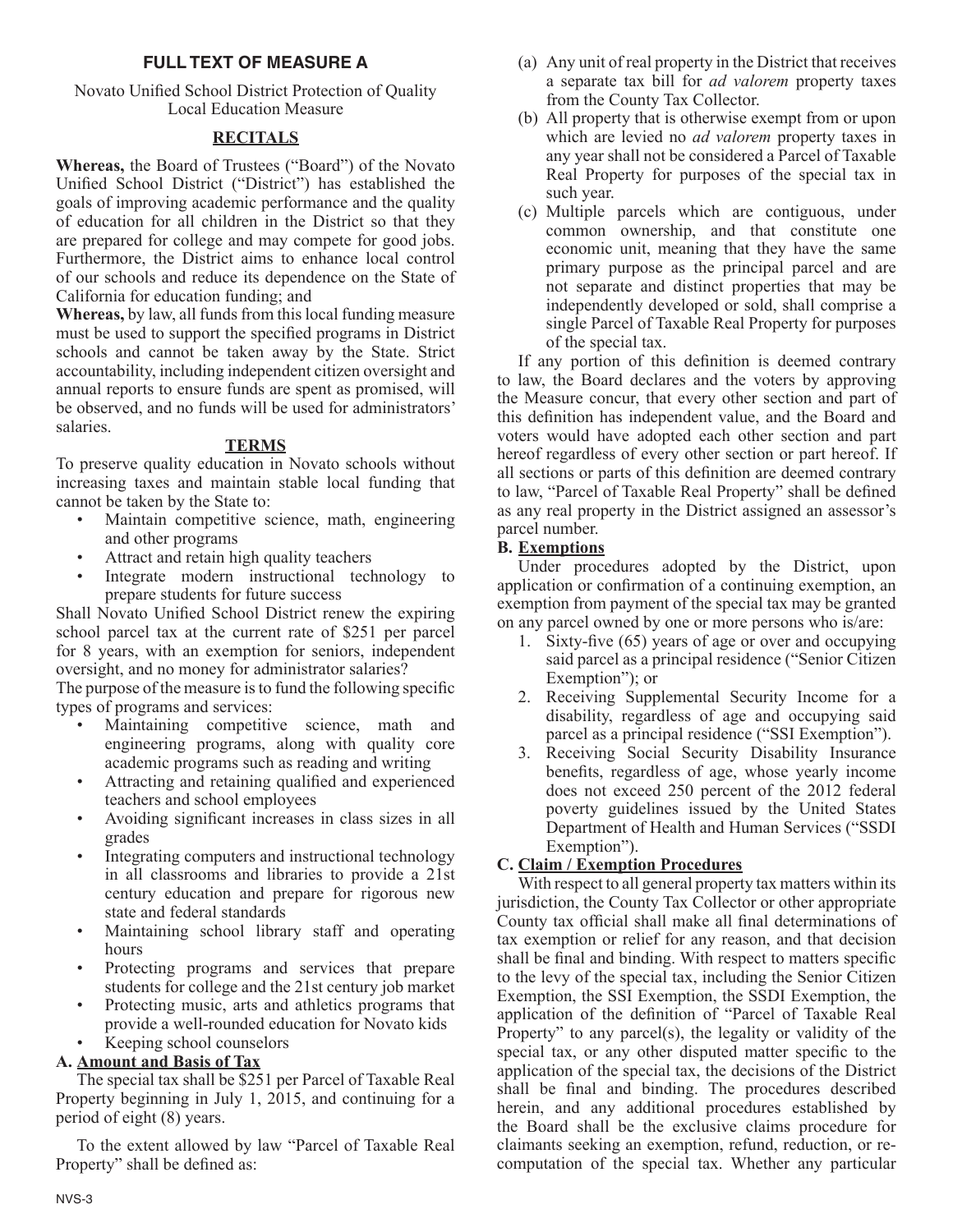claim is to be resolved by the District or by the County shall be determined by the District, in coordination with the County as necessary.

### **D. Appropriations Limit**

Pursuant to California Constitution and applicable laws, the appropriations limit for the District will be adjusted periodically by the aggregate sum collected by levy of this special tax.

### **E. Accountability Measures**

- 1. *Specific Purposes.* The proceeds of the special tax shall be applied only to the specific purposes identified above.
- 2. *Annual Reports.* The proceeds of the special tax shall be deposited into an account, which shall be kept separate and apart from other accounts of the District, pursuant to the Government Code. No later than December 31 of each year while the tax is in effect, the District shall prepare and file with the Board a report detailing the amount of funds collected and expended during the prior fiscal year, and the status of any project authorized to be funded by this measure. The report may relate to the calendar year, fiscal year, or other appropriate annual period, as said officer shall determine, and may be incorporated into or filed with the annual budget, audit, or other appropriate routine report to the Board.
- 3. *Oversight Committee.* An oversight committee of citizens shall be appointed or designated by the Board to ensure that the special tax proceeds are spent for their authorized purposes, and to report annually to the Board and the public regarding the expenditure of such funds. The Board shall provide by resolution for the composition, duties, funding, and other necessary information regarding the committee's formation and operation.

## **F. Protection of Funding**

Current law forbids any decrease in State or federal funding to the District resulting from the adoption of an education parcel tax. However, if any such funding is reduced or affected because of the adoption of this local funding measure, then the Board may reduce the amount of the special taxes levied as necessary in order to restore such State or federal funding and/or maximize the District's fiscal position for the benefit of the educational program. As a result, whether directly or indirectly, no funding from this measure may be taken away by the State or federal governments.

# **G. Severability**

The Board hereby declares, and the voters by approving this measure concur, that every section and part of this measure has independent value, and the Board and the voters would have adopted each provision hereof regardless of every other provision hereof. Upon approval of this measure by the voters, should any part of the measure or taxing formula be found by a court of competent jurisdiction to be invalid for any reason, all remaining parts of the measure or taxing formula hereof shall remain in full force and effect to the fullest extent allowed by law.

#### **NOVATO UNIFIED SCHOOL DISTRICT RESOLUTION NO. 10 RESOLUTION OF THE BOARD OF TRUSTEES OF THE NOVATO UNIFIED SCHOOL DISTRICT CALLING A MAILED BALLOT ELECTION, ESTABLISHING SPECIFICATIONS OF THE ELECTION ORDER, AND REQUESTING CONSOLIDATION WITH OTHER ELECTIONS OCCURRING ON MAY 6, 2014**

**WHEREAS,** the Novato Unified School District ("District") is committed to offering a high-quality educational program to all students in the District; and

**WHEREAS,** Novato schools have sustained over \$50 million in state funding cuts since 2007, and while the State budget appears to be stabilizing, and Proposition 30 has helped to prevent further cuts, it does nothing to restore the tens of millions in funding already lost; and

**WHEREAS,** the State is an unreliable partner when it comes to funding education, and funding for our schools has been reduced over the past several years and is not expected to be restored until 2021, at the earliest; and

**WHEREAS,** of the 19 school districts within Marin County, the District receives among the lowest level of funding per student; and

**WHEREAS,** since 1992, community support in the form of local education funding has been critical to maintaining high-quality academic programs and keeping qualified teachers in our classrooms through this challenging period; and

**WHEREAS,** the existing educational parcel tax is set to expire, and unless renewed by voters, will result in a dramatic reduction of funding, which will force reductions to the District's academic programs; and

**WHEREAS,** to meet new rigorous state and federal state standards, and to ensure that students receive a modern education that prepares them for future success throughout their education and onto college and the 21st century job market, Novato schools are implementing new instructional technology and programs; and

**WHEREAS,** 100% of local parcel tax education funding stays in our Novato schools, is dedicated to supporting high-quality education, and cannot be taken or redirected by the State, with annual reports and review by a Citizens' Oversight Committee to ensure funds are spent properly, and no funds are used for administrator salaries; and

**WHEREAS,** the Board of Trustees ("Board") believes that our strong local property values are related to the quality of education available in the District's public schools; and

**WHEREAS,** an adequately funded and well-developed public education program provides numerous benefits and advantages to all of the residents of the community; and

**WHEREAS,** the California Constitution and Government Code authorize the District, upon approval of 2/3rds of the electorate, to levy qualified special taxes on property in the District for the purpose of providing quality educational programs in the District and other lawful purposes of the District; and

**WHEREAS,** in the judgment of this Board, following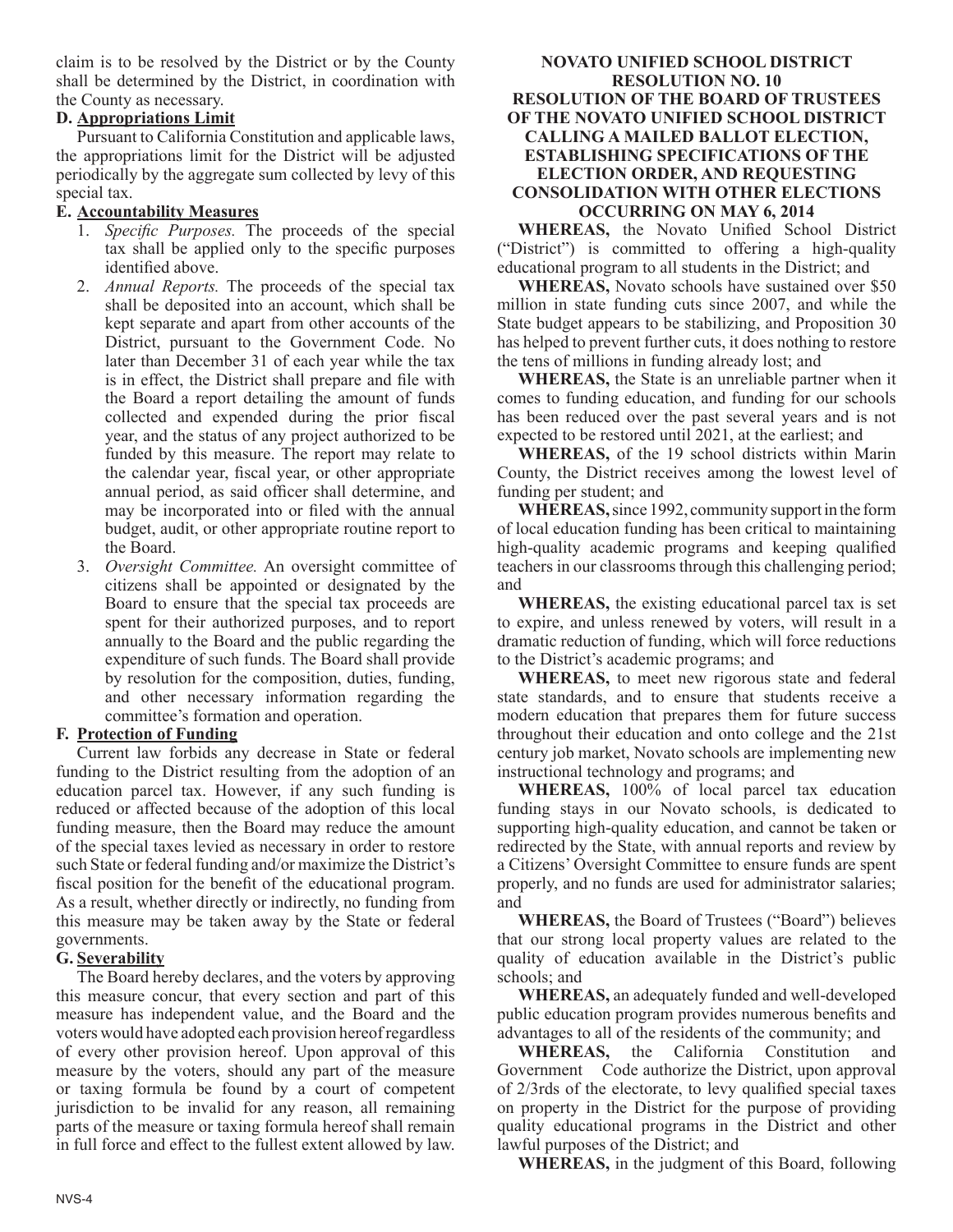public hearing and comment, it is advisable to request that the Marin County Registrar of Voters ("Registrar") call a mailed ballot election and submit to the voters of the District the question whether the District shall renew a special tax within the District for the purpose of raising revenue for the District; and

**WHEREAS,** pursuant to the Elections Code, a school district may, by resolution of its governing board, conduct any election by all mailed ballots in accordance with the laws governing all mailed ballot elections; and

**WHEREAS,** pursuant to the Education Code and Elections Code such election may be completely or partially consolidated with any other election held on the same day and in the same territory or territory that is in part the same.

#### **NOW, THEREFORE, BE IT RESOLVED AS FOLLOWS:**

**Section 1. Resolution Constitutes Order of Election.**  This resolution shall constitute an order of election pursuant to the Education Code to the Marin County Superintendent of Schools ("County Superintendent") to call an all mailed ballot election within the boundaries of the District on May 6, 2014.

**Section 2**. **Date and Purpose of Measure.** Pursuant to the California Constitution and Government Code, a special all mailed ballot election shall be held within the boundaries of the District on Tuesday, May 6, 2014, for the purpose of voting on a measure ("Measure") which will be presented to voters in substantially the form attached hereto as **Exhibit A,** containing the question of whether the District shall impose a special tax for the educational purposes stated therein. In addition, the full text of the Measure ("Full Ballot Text") shall appear in the ballot pamphlet in substantially the form attached hereto as **Exhibit B.** The authority for the specifications of this election order is contained in the Education Code, and the authority for ordering the election is contained in the Education Code, Elections Code, Government Code, and California Constitution.

**Section 3. Exemptions from Special Tax.** Under procedures adopted by the District, an exemption from payment of the special tax may be granted on any parcel owned by one or more persons who is/are:

- (a) Sixty-five (65) years of age or over and occupying said parcel as a principal residence ("Senior Citizen Exemption"); or
- (b) Receiving Supplemental Security Income for a disability, regardless of age and occupying said parcel as a principal residence ("SSI Exemption").
- (c) Receiving Social Security Disability Insurance benefits, regardless of age, whose yearly income does not exceed 250 percent of the 2012 federal poverty guidelines issued by the United States Department of Health and Human Services ("SSDI Exemption").

The District shall annually provide to the Marin County Tax Collector ("County Tax Collector") or other appropriate County official a list of parcels that the District has approved for an exemption.

**Section 4. Collection of the Tax.** Beginning July 1,

2015, the special tax shall be collected by the County Tax Collector, at the same time, in the same manner, and subject to the same penalties as *ad valorem* property taxes collected by the County Tax Collector. Unpaid special taxes shall bear interest at the same rate as the rate for unpaid *ad valorem* property taxes until paid.

The special tax shall be levied on every Parcel of Taxable Real Property in the District. To the extent allowed by law "Parcel of Taxable Real Property" shall be defined as:

- (a) Any unit of real property in the District that receives a separate tax bill for *ad valorem* property taxes from the County Tax Collector's Office.
- (b) All property that is otherwise exempt from or upon which are levied no *ad valorem* property taxes in any year shall not be considered a Parcel of Taxable Real Property for purposes of the special tax in such year.
- (c) Multiple parcels which are contiguous, under common ownership, and that constitute one economic unit, meaning that they have the same primary purpose as the principal parcel and are not separate and distinct properties that may be independently developed or sold, shall comprise a single Parcel of Taxable Real Property for purposes of the special tax.

If any portion of this definition is deemed contrary to law, the Board declares and the voters by approving the Measure concur, that every other section and part of this definition has independent value, and the Board and voters would have adopted each other section and part hereof regardless of every other section or part hereof. If all sections or parts of this definition are deemed contrary to law, "Parcel of Taxable Real Property" shall be defined as any real property in the District assigned an assessor's parcel number.

With respect to all general property tax matters within its jurisdiction, the County Tax Collector shall make all final determinations of tax exemption or relief for any reason, and that decision shall be final and binding. With respect to matters specific to the levy of the special tax, including the Senior Citizen Exemption, the SSI Exemption, the SSDI Exemption, the application of the definition of "Parcel of Taxable Real Property" to any parcel(s), the legality or validity of the special tax, or any other disputed matter specific to the application of the special tax, the decisions of the District shall be final and binding.

**Section 5. Authority for Ordering Election.** The authority for ordering the election is contained in the Education Code, Elections Code, Government Code, and California Constitution.

**Section 6. Authority for Specifications.** The authority for the specification of this election order is contained in the Education Code.

**Section 7. Resolution to County Officials.** The Clerk of the Board is hereby directed to cause certified copies of this Resolution and order to be delivered not later than February 5, 2014, to the County Superintendent, the Registrar, and the Clerk of the Board of Supervisors of Marin County ("Board of Supervisors").

**Section 8. Formal Notice.** The County Superintendent